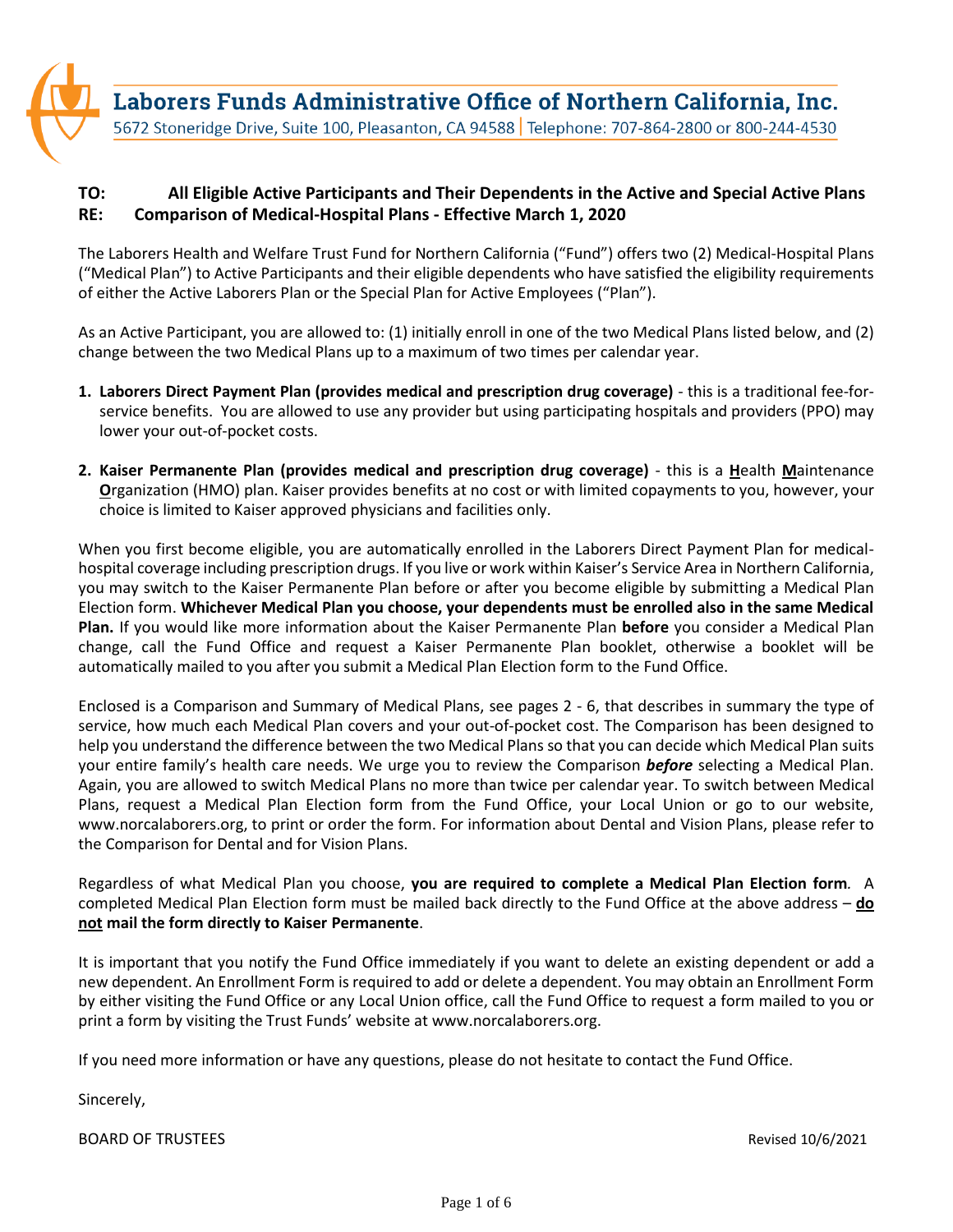

## **MEDICAL-HOSPITAL-PRESCRIPTION DRUGS BENEFITS** Active Plans MEDICAL-HOSPITAL-PRESCRIPTION DRUGS BENEFITS March 1, 2020

| General<br><b>Information</b>                                                        | <b>LABORERS Direct Payment Plan</b>                                                                                                                                                                                                                                                                                                                                                      | <b>Kaiser Permanente</b>                                                                                                                                                                                                                                                                                                                                                                               |  |  |
|--------------------------------------------------------------------------------------|------------------------------------------------------------------------------------------------------------------------------------------------------------------------------------------------------------------------------------------------------------------------------------------------------------------------------------------------------------------------------------------|--------------------------------------------------------------------------------------------------------------------------------------------------------------------------------------------------------------------------------------------------------------------------------------------------------------------------------------------------------------------------------------------------------|--|--|
| <b>MEDICAL-HOSPITAL BENEFITS</b>                                                     |                                                                                                                                                                                                                                                                                                                                                                                          |                                                                                                                                                                                                                                                                                                                                                                                                        |  |  |
| Type of Plan                                                                         | The Direct Payment Plan provides traditional, fee-for-service medical<br>benefits and offers higher coverage when you use Anthem Blue Cross<br>participating hospitals and providers (PPO).                                                                                                                                                                                              | Care is provided through physicians or medical staff at a Kaiser Permanente facility<br>located in the member's service area.                                                                                                                                                                                                                                                                          |  |  |
| Geographical<br>Area Covered                                                         | Expenses incurred outside the United States and its Territories are<br>covered if due to Emergency Services. If the expense is covered, normal<br>benefits will apply.                                                                                                                                                                                                                   | You must either live or reside within Kaiser Service Area, usually within California. If<br>you have any question whether your residence address is a Kaiser Service Area,<br>contact the Trust Fund Office.                                                                                                                                                                                           |  |  |
| Choice of<br>Physicians                                                              | Unlimited. Use of Anthem Blue Cross participating physicians result in<br>lower out-of-pocket expenses.                                                                                                                                                                                                                                                                                  | Each member may use any Kaiser Permanente Physician.                                                                                                                                                                                                                                                                                                                                                   |  |  |
| Specialized Care:<br>In-Network<br>Outside Network                                   | You select any specialist.<br>You select any specialist.                                                                                                                                                                                                                                                                                                                                 | Self-referral to specialists such as optometry, chemical dependency, psychiatry, and<br>OB/Gyn. Your Kaiser Permanente physician refers you to other specialists.<br>An outside specialist requires specific referral from your Plan Physician. Cost Sharing<br>is consistent with Plan coverage required for services if provided by a Plan Provider<br>or referred by a Kaiser Permanente Physician. |  |  |
| Out-of-Area Care                                                                     | Out of network benefits apply to treatment anywhere in the United<br>States, its territories and possessions. Services outside United States<br>may be covered if due to emergency.                                                                                                                                                                                                      | Cost Sharing for Emergency Care, Post-Stabilization Care, and Out-of-Area Urgent<br>Care from a Non-Plan Provider is the Cost Sharing for a plan provider and subject to<br>authorization.                                                                                                                                                                                                             |  |  |
| Claim Forms                                                                          | None.                                                                                                                                                                                                                                                                                                                                                                                    | Required from non-Kaiser Permanente providers for emergency, out-of-area urgent<br>care and post stabilization care.                                                                                                                                                                                                                                                                                   |  |  |
| Annual Deductible                                                                    | \$150 per individual, maximum of \$450 per family per Plan Year<br>(March 1 - February 28).<br>Does not apply to Inpatient Hospital, Physical Exam, Preventive Services,<br>Urgent Care Services and Prescription Drug benefits. Deductible amount<br>applied in December, January and February will be carried forward to<br>following Plan Year.                                       | \$150 per individual, maximum of \$450 per family per Calendar Year<br>(January 1 - December 31).                                                                                                                                                                                                                                                                                                      |  |  |
| Lifetime Benefit<br>Maximum                                                          | None, some restrictions apply.                                                                                                                                                                                                                                                                                                                                                           | None. Some restrictions apply.                                                                                                                                                                                                                                                                                                                                                                         |  |  |
| Out-of-Pocket<br><b>Annual Maximum</b><br>Medical & Hospital<br><b>Expenses Only</b> | \$3,000 per individual, maximum of \$6,000 per family per Plan Year.<br>Includes your deductible, coinsurance and copayments for charges by<br>PPO providers only.<br>Does not include your coinsurance to Non-PPO providers, penalties for<br>not using a PPO hospital or not obtaining a pre-admission review for<br>admission to a Non-PPO hospital, Plan exclusions and limitations. | \$3,000 per individual, maximum of \$6,000 per family per Calendar Year.                                                                                                                                                                                                                                                                                                                               |  |  |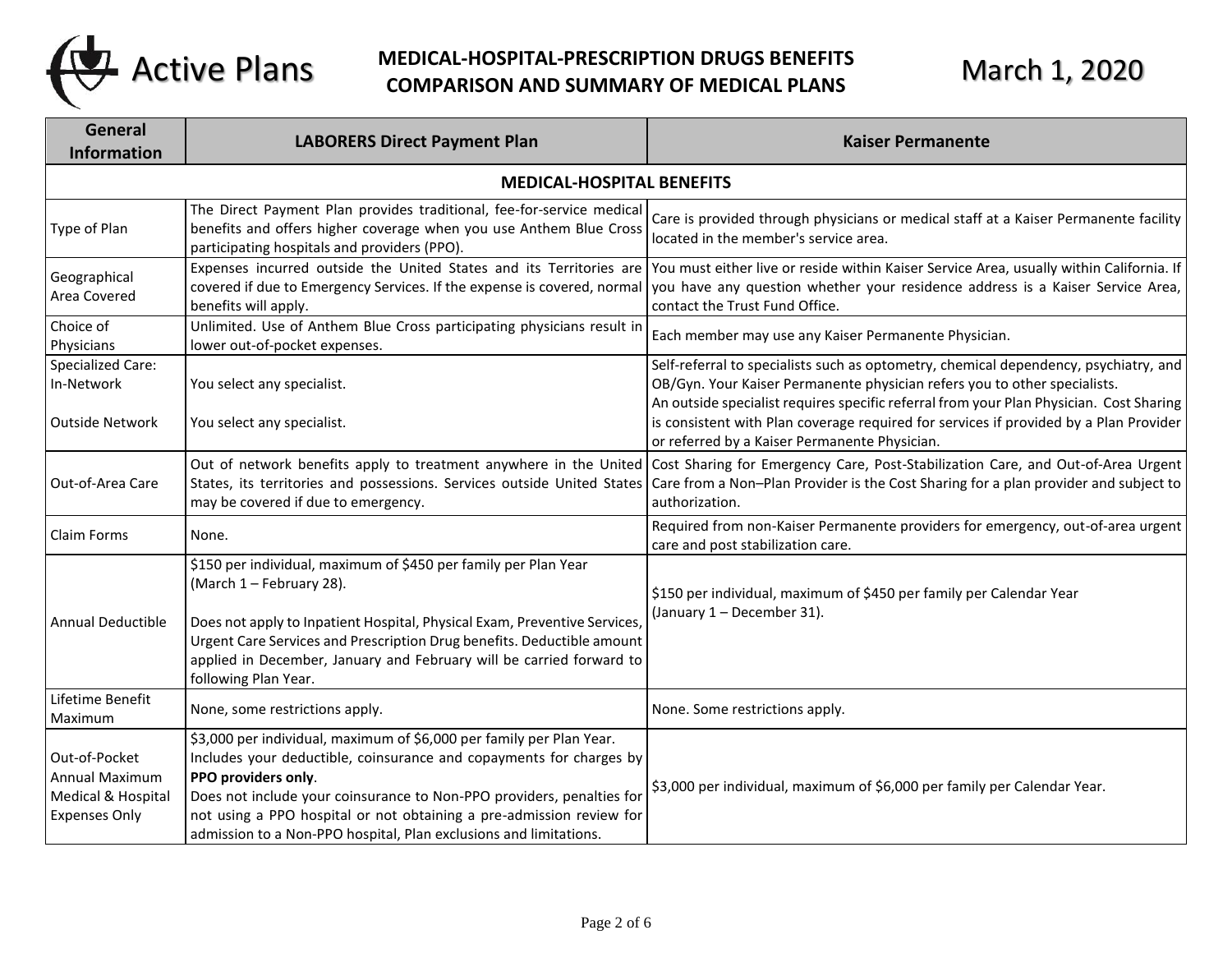| General<br><b>Information</b>                                                       | <b>LABORERS Direct Payment Plan</b>                                                                                                                                                                                                                                                                                                                            | <b>Kaiser Permanente</b>                                                                                                                                                                          |
|-------------------------------------------------------------------------------------|----------------------------------------------------------------------------------------------------------------------------------------------------------------------------------------------------------------------------------------------------------------------------------------------------------------------------------------------------------------|---------------------------------------------------------------------------------------------------------------------------------------------------------------------------------------------------|
| <b>Inpatient Hospital</b><br>Medical/Surgery<br><b>Mental Health</b>                | Not subject to Deductible.<br>PPO Hospital - 90% of 1st \$10,000 and 100% thereafter of negotiated<br>rates.<br>Non-PPO Hospital - 70% (90% if emergency or patient resides outside<br>California) of 1st \$10,000 and 100% thereafter of allowed charges.                                                                                                     | Subject to Deductible.<br>10% Coinsurance for all covered benefits and services at Kaiser Permanente medical<br>facilities.                                                                       |
| Total Hip or Knee<br>Replacement<br>Surgery                                         | Same as Medical/Surgery above but not to exceed \$30,000 Maximum Same as Medical/Surgery above.<br>Plan Allowance. Higher out-of-pocket costs if you do not use a Value-<br>Based Site hospital approved by the Plan.                                                                                                                                          |                                                                                                                                                                                                   |
| <b>Skilled Nursing</b><br>Facility/ECF                                              | Same as Medical/Surgery above.                                                                                                                                                                                                                                                                                                                                 | 10% Coinsurance (up to 100 days per benefit period when authorized by a Plan<br>physician).                                                                                                       |
| Alcohol and<br>Substance Abuse                                                      | Same as Medical/Surgery above.                                                                                                                                                                                                                                                                                                                                 | 10% Coinsurance for Inpatient Detoxification when authorized by a Plan physician.                                                                                                                 |
| Utilization<br>Review                                                               | Automatic part of Plan procedures. Required for most hospital stay.<br>Up to \$2,000 penalty for non-compliance if Non-PPO Hospital is used.                                                                                                                                                                                                                   | Automatic part of Plan procedures.                                                                                                                                                                |
| <b>Emergency Room</b><br><b>Outpatient Hospital</b>                                 | Subject to Deductible.<br>\$25 copayment each for visits 1, 2 and 3, \$50 each visit thereafter per Subject to Deductible.<br>calendar year whether PPO or Non-PPO Hospital is used.<br>PPO Hospital - 90% of negotiated rates after copayment.<br>Non-PPO Hospital - 70% of allowed charges after copayment.<br>Copayment waived under certain circumstances. | 10% Coinsurance.<br>Note: This Cost Share does not apply if you are admitted directly to the hospital as<br>an inpatient for covered Services (see "Hospital Services" for inpatient Cost Share). |
| <b>Medical Care</b><br><b>Outpatient Hospital</b>                                   | Subject to Deductible.<br>PPO Hospital - 90% of negotiated rates.<br>Non-PPO Hospital - 70% of allowed charges.                                                                                                                                                                                                                                                | Subject to Deductible.<br>Outpatient Surgery and certain other outpatient procedures: 10% Coinsurance.                                                                                            |
| Mental Health Care<br><b>Outpatient Hospital</b>                                    | Subject to Deductible.<br>PPO Hospital - 90% of negotiated rates.<br>Non-PPO Hospital - 70% of allowed charges.                                                                                                                                                                                                                                                | Subject to Deductible.<br>Inpatient psychiatric hospitalization: 10% Coinsurance.<br>Individual outpatient mental health evaluation and treatment: \$15 per visit.                                |
| Substance Abuse<br><b>Outpatient Hospital</b>                                       | Subject to Deductible.<br>PPO Hospital - 90% of negotiated rates.<br>Non-PPO Hospital - 70% of allowed charges.                                                                                                                                                                                                                                                | Subject to Deductible.<br>Inpatient detoxification: 10% Coinsurance.<br>Individual outpatient substance use disorder evaluation and treatment: \$15 per visit.                                    |
| <b>Urgent Care Facility</b><br>Services                                             | Not subject to Deductible.<br>PPO Hospital - 90% of negotiated rates.<br>Non-PPO Hospital - 70% of allowed charges.                                                                                                                                                                                                                                            | Urgent care consultations, evaluations and treatment: \$15 per visit.                                                                                                                             |
| Arthroscopic,<br>Cataract or<br>Colonoscopy<br>Procedure<br><b>Facility Charges</b> | Subject to Deductible.<br>PPO Hospital - 90%* of negotiated rates.<br>Non-PPO Hospital - 70%* of allowed charges.<br>* - Subject to Maximum Plan Allowance (MPA):<br>Arthroscopy \$6,000 * Cataract \$2,000 * Colonoscopy \$1,500<br>Exception: MPA does not apply if a Value-Based Site facility is used.                                                     | See Outpatient surgery and certain other outpatient procedures from KP's Benefit<br>Summary.                                                                                                      |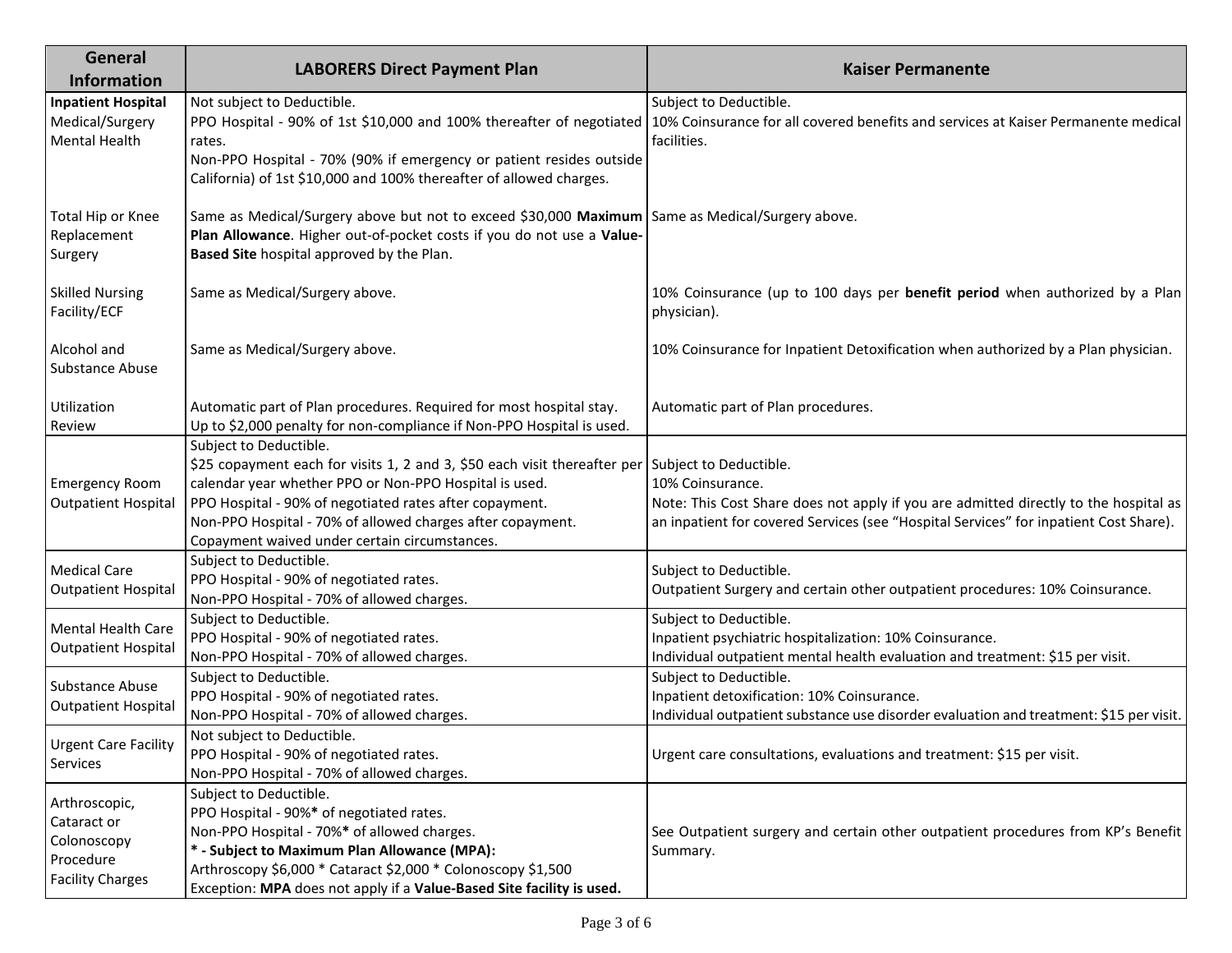| General<br><b>Information</b>                    | <b>LABORERS Direct Payment Plan</b>                                                                                                                                                                                                                                                                                   | <b>Kaiser Permanente</b>                                                                                                                                                              |
|--------------------------------------------------|-----------------------------------------------------------------------------------------------------------------------------------------------------------------------------------------------------------------------------------------------------------------------------------------------------------------------|---------------------------------------------------------------------------------------------------------------------------------------------------------------------------------------|
| Ambulatory<br><b>Surgery Center</b>              | Subject to Deductible.<br>PPO Facility - 90% of negotiated rates.<br>Non-PPO Facility - \$500 Maximum Plan Allowance per day.                                                                                                                                                                                         | See Outpatient surgery and certain other outpatient procedures from KP's Benefit<br>Summary.                                                                                          |
| Physician Fees:<br><b>Office Visits</b>          | Subject to Deductible and \$15 copayment per visit.<br>PPO Physician - 100% negotiated rate.<br>Non-PPO Physician - 70% allowed charge.                                                                                                                                                                               | Subject to Deductible.<br>\$15 copayment.                                                                                                                                             |
| Electronic/On-line<br>Telehealth                 | Including medical, mental health and substance abuse exams.<br>100% of allowed charge, no Deductible and Copayment.<br>You must use a physician through LiveHealth Online Service.                                                                                                                                    | No Charge - Provided under certain circumstances to be determined during<br>telephonic appointment intake.                                                                            |
| Surgery                                          | Subject to Deductible.<br>PPO Physician - 90% of negotiated rate.<br>Non-PPO Physician - 70% of allowed charge.                                                                                                                                                                                                       | Outpatient surgery and certain other outpatient procedures: 10% Coinsurance.                                                                                                          |
| <b>Emergency Room</b><br>Physician               | Subject to Deductible.<br>PPO Physician - 90% of negotiated rate.<br>Non-PPO Physician - 90% of allowed charge.                                                                                                                                                                                                       | Emergency Department visits: 10% Coinsurance.                                                                                                                                         |
| <b>Mental Health Visits</b><br>Outpatient        | Subject to Deductible and \$15 copayment per visit.<br>PPO Physician - 100% of negotiated rate.<br>Non-PPO Physician - 70% allowed charge.                                                                                                                                                                            | Subject to Deductible.<br>Individual outpatient mental health evaluation and treatment: \$15 per visit.<br>Group outpatient mental health treatment: \$7 per visit.                   |
| Substance Abuse<br><b>Visits Outpatient</b>      | Subject to Deductible and \$15 copayment per visit.<br>PPO Physician - 100% negotiated rate.<br>Non-PPO Physician - 70% allowed charge.                                                                                                                                                                               | Subject to Deductible.<br>Individual outpatient substance use disorder evaluation and treatment: \$15 per visit.<br>Group outpatient substance use disorder treatment: \$5 per visit. |
| Smoking<br>Cessation                             | Subject to Deductible and \$15 copayment per visit.<br>PPO Physician - 100% negotiated rate.<br>Non-PPO Physician - 70% allowed charge.                                                                                                                                                                               | Individual counseling during an office visit related to smoking cessation.<br>No Charge.                                                                                              |
| Physical Exam and<br>Well Baby                   | Not subject to Deductible and Physician Office Visit copayment.<br><b>Maximum Plan Allowance:</b><br>Participant or Spouse - \$300 per exam. Child age 2+ - \$200 per exam.<br>Well Baby charges for dependent children up to age 2 are payable as<br>routine office visit and not subject to \$200 maximum per exam. | Not subject to Deductible.<br>Adult - \$0 copayment per visit.<br>Children through age 23 months - \$0 copayment per visit.                                                           |
| Preventive<br>Services                           | Preventive Services or procedures as identified by Patient Protection<br>and Affordable Care Act of 2010.<br>PPO Providers only - No cost sharing (Deductible, Copayment and                                                                                                                                          | Not subject to Deductible.                                                                                                                                                            |
|                                                  | Coinsurance) by the Participant, 100% payable.<br>Preventive Services such as Physical Exam, Well Baby, Laboratory or<br>Radiology by Non-PPO Providers will be paid at normal Plan benefits<br>level with cost sharing by the Participant.                                                                           | Preventive care/screening/immunization.<br>Preventive X-rays, screenings, and laboratory tests as described in the Evidence of<br>Coverage: \$10 per encounter.                       |
| Immunizations,<br>Injections and<br>Inoculations | Subject to Deductible.<br>PPO Provider - 90% of negotiated rate.<br>Non-PPO Provider - 70% of allowed charge.                                                                                                                                                                                                         | Not subject to Deductible.<br>Most immunizations (including the vaccine): No Charge.                                                                                                  |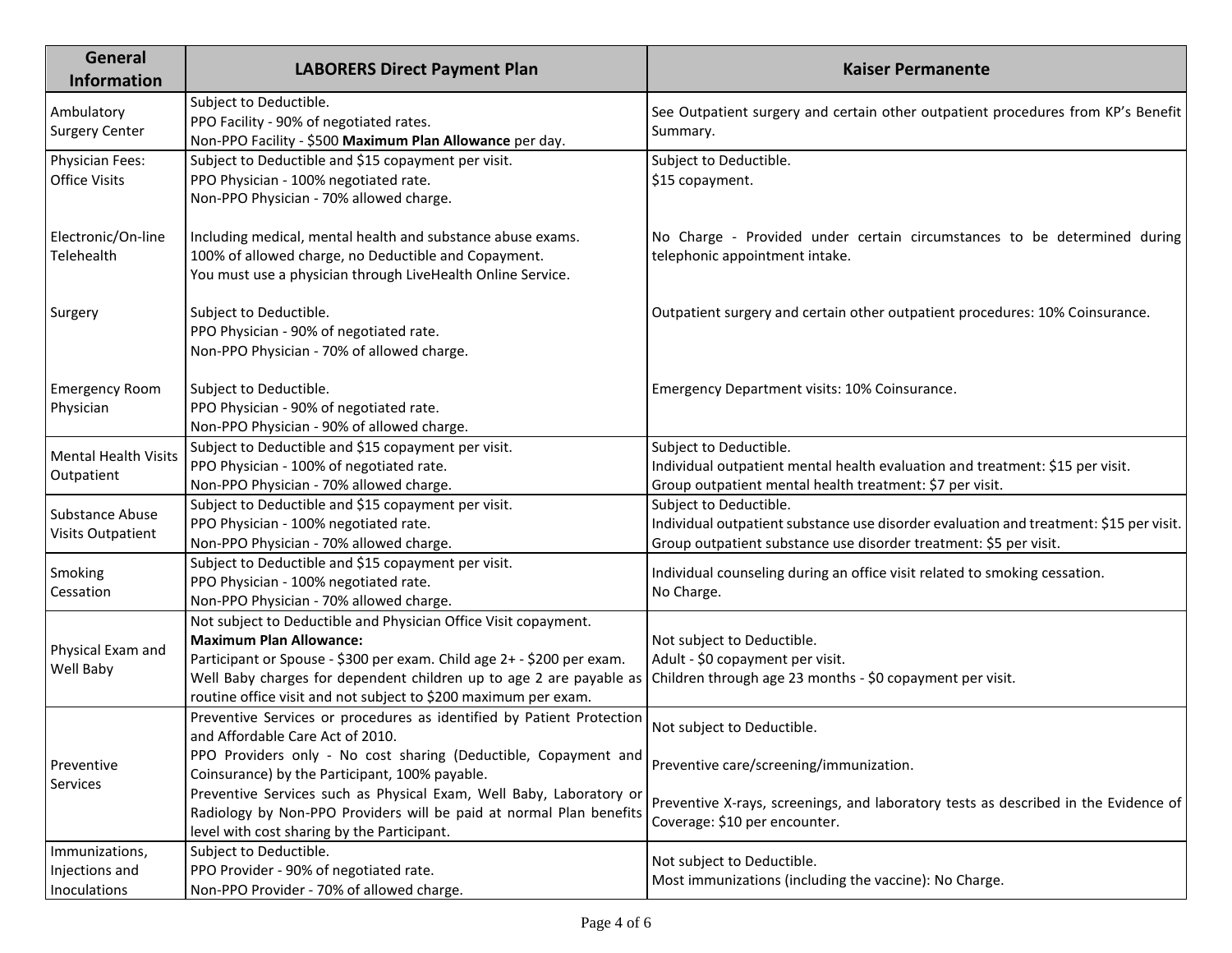| General<br><b>Information</b>                          | <b>LABORERS Direct Payment Plan</b>                                                                                                                                                                                             | <b>Kaiser Permanente</b>                                                                                                                                                                                                                                                                                                                                                        |
|--------------------------------------------------------|---------------------------------------------------------------------------------------------------------------------------------------------------------------------------------------------------------------------------------|---------------------------------------------------------------------------------------------------------------------------------------------------------------------------------------------------------------------------------------------------------------------------------------------------------------------------------------------------------------------------------|
| Laboratory and<br>Pathology Tests                      | Subject to Deductible.<br>PPO Provider - 90% of negotiated rate.<br>Non-PPO Provider - 70% of allowed charge.                                                                                                                   | Subject to Deductible.<br>Outpatient Services - Most X-rays and Laboratory tests: \$10 per encounter.                                                                                                                                                                                                                                                                           |
| Radiology:<br>X-Rays, MRI,<br><b>CT Scans</b>          | Subject to Deductible.<br>PPO Provider - 90% of negotiated rate.<br>Non-PPO Provider - 70% of allowed charge.                                                                                                                   | Subject to Deductible.<br>Outpatient Services - Most X-rays and Laboratory tests: \$10 per encounter.<br>Outpatient Services - MRI, most CT, and PET scans: 10% Coinsurance up to a<br>maximum of \$50 per procedure.                                                                                                                                                           |
| Physical and<br>Occupational<br>Therapy                | Subject to Deductible.<br>Subject to medical review for therapy in excess of 30 visits.<br>PPO Provider - 90% of negotiated rate.<br>Non-PPO Provider - 70% of allowed charge.                                                  | Subject to Deductible.<br>\$15 copayment per visit.                                                                                                                                                                                                                                                                                                                             |
| Chiropractic Care<br><b>Benefits</b>                   | Subject to Deductible.<br>Maximum Plan Allowance: Up to 20 visits per Plan Year.<br>PPO Provider - 100% of negotiated rate.<br>Non-PPO Provider - 70% of allowed charge.                                                        | Not subject to Deductible.<br>Services provided by American Specialty Health (ASH) Participating Providers:<br>Chiropractic office visits (up to a total of 20 visits per 12-month period - \$5 per visit<br>X-rays and laboratory tests that are covered Chiropractic Services - No charge.<br>Chiropractic supports and appliances - Amounts in excess of the \$50 Allowance. |
| Acupuncture                                            | Subject to Deductible.<br>Subject to medical review and number of visits per condition.<br>PPO Provider - 90% of negotiated rate.<br>Non-PPO Provider - 70% of allowed charge.                                                  | Subject to Deductible.<br>Acupuncture Services (typically provided only for the treatment of nausea or as part<br>of a comprehensive pain management program for the treatment of chronic pain:<br>Non-Physician Specialist Visits - a \$15 Copayment per visit.<br>Physician Specialist Visits - a \$15 Copayment per visit.                                                   |
| <b>Nutritional Health</b><br><b>Dietary Counseling</b> | Subject to Deductible.<br>Subject to \$15 Physician Office Visit copayment if billed as office visit.<br>PPO Provider - 90% of negotiated rate. 100% for office visit.<br>Non-PPO Provider - 70% of allowed charge.             | Covered health education programs, which may include programs provided online<br>and counseling over the phone: No Charge.                                                                                                                                                                                                                                                      |
| Ambulance                                              | Subject to Deductible.<br>Air ambulance covered if due to a life threatening condition.<br>PPO Provider - 90% of negotiated rate.<br>Non-PPO Provider - 70% of allowed charge or 90% if due to a life<br>threatening condition. | Subject to Deductible.<br>10% Coinsurance.                                                                                                                                                                                                                                                                                                                                      |
| Durable Medical<br>Equipment                           | Subject to Deductible. Prescription from attending doctor is required.<br>PPO Provider - 90% of negotiated rate.<br>Non-PPO Provider - 70% of allowed charge.                                                                   | Not subject to Deductible.<br>DME items as described in the Evidence of Coverage: 10% Coinsurance.                                                                                                                                                                                                                                                                              |
| <b>Hearing Aids</b><br>Device                          | Subject to Deductible. Prescription from a physician is required.<br>Maximum Plan Allowance: \$1,200 per ear/device per 36 months.                                                                                              | Not subject to Deductible.<br>\$1,000 maximum allowance per aid/device per 36 months.                                                                                                                                                                                                                                                                                           |
| Home Health<br>Care                                    | Subject to Deductible.<br>90% of negotiated rate.<br>Must be pre-authorized by Anthem Blue Cross of California.                                                                                                                 | Not subject to Deductible.<br>Home health care (up to 100 visits per Accumulation Period): No charge.                                                                                                                                                                                                                                                                           |
| <b>Hospice Care</b>                                    | Subject to Deductible.<br>90% of negotiated rate.<br>Must be pre-authorized by Anthem Blue Cross of California.                                                                                                                 | Not subject to Deductible.<br>No charge.                                                                                                                                                                                                                                                                                                                                        |